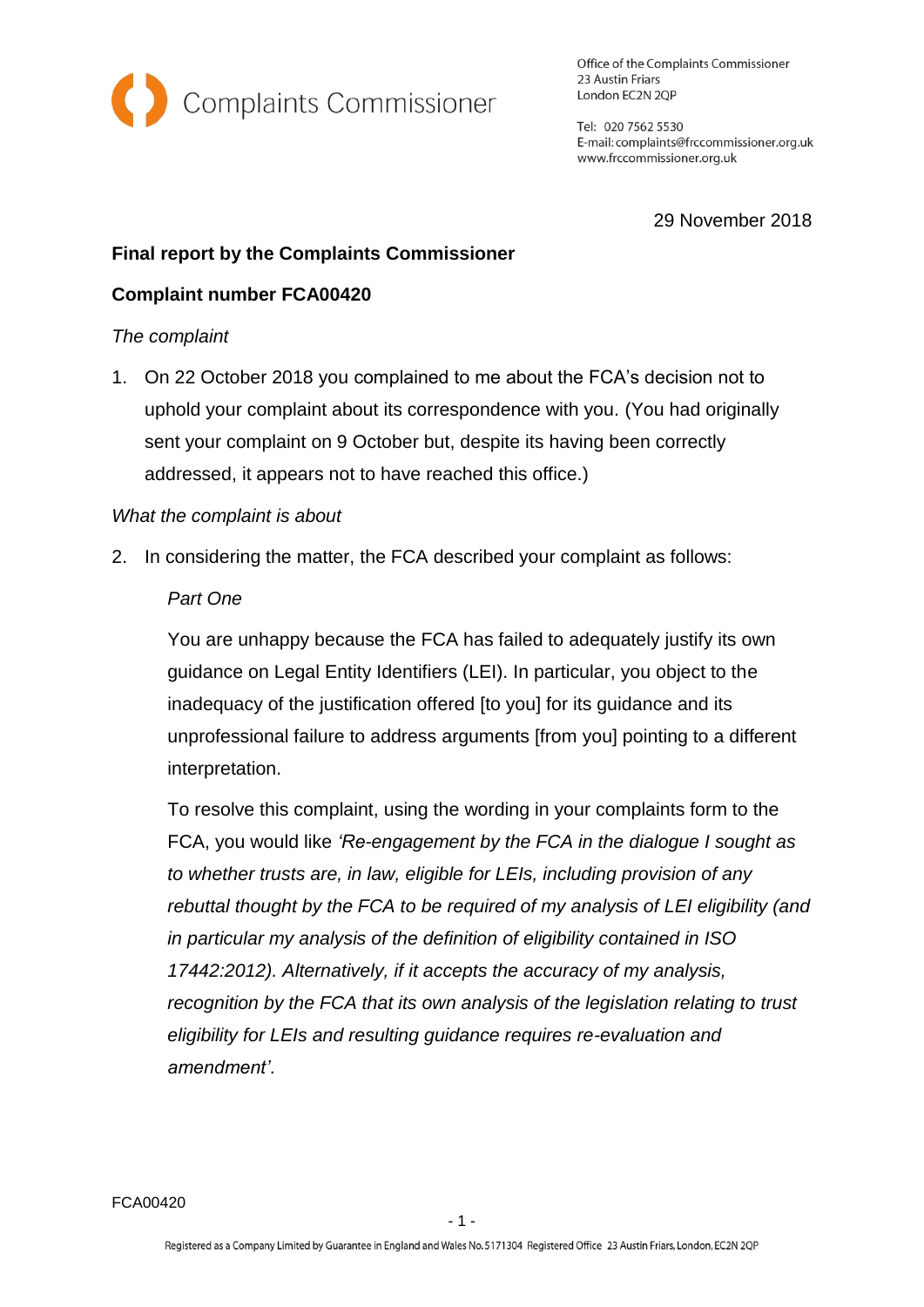## *Part Two*

You are unhappy that the FCA *'had manufactured a complaint from my correspondence and used this artifice in order to be shot of the matter'*. The FCA failed to address this Part of your complaint in its previous response.

### *Part Three*

You are unhappy with the length of time it has taken to complete the investigation into your complaint.

### *What the regulator decided*

- 3. The FCA rejected part one of your complaint. It said that it had "responded appropriately and articulately to your queries about LEIs", and was "satisfied that the FCA did adequately and reasonably engage with you….Ultimately the question of whether your interpretation or the FCA's is correct is a matter for the courts to decide and is not a matter for the Complaints Scheme."
- 4. On part two of the complaint, the FCA said that "it was clear you were expressing dissatisfaction with the responses….and it follows that….the matter should proceed to a complaint." For that reason, the FCA did not uphold part two.
- 5. The FCA upheld part three of the complaint. It apologised that the investigation of your complaint had taken longer than the FCA had hoped, and offered you £100 as a gesture of goodwill, an offer which you accepted on the basis that it should be paid to a charity.

# *Why you are unhappy with the regulator's decision*

6. In asking me to investigate the matter, you said

*I* reject the premise implicit in the investigator's approach that the level of *detail in the FCA's responses to my queries can suffice in itself to demonstrate that such responses were adequate. Without any examination of the form those responses took an assessment on such a basis relies upon an assumption that the FCA's responses were both relevant and accurate.*

7. You drew my attention to examples of what you consider to be inaccuracies and irrelevance in the FCA's responses, and you concluded by saying: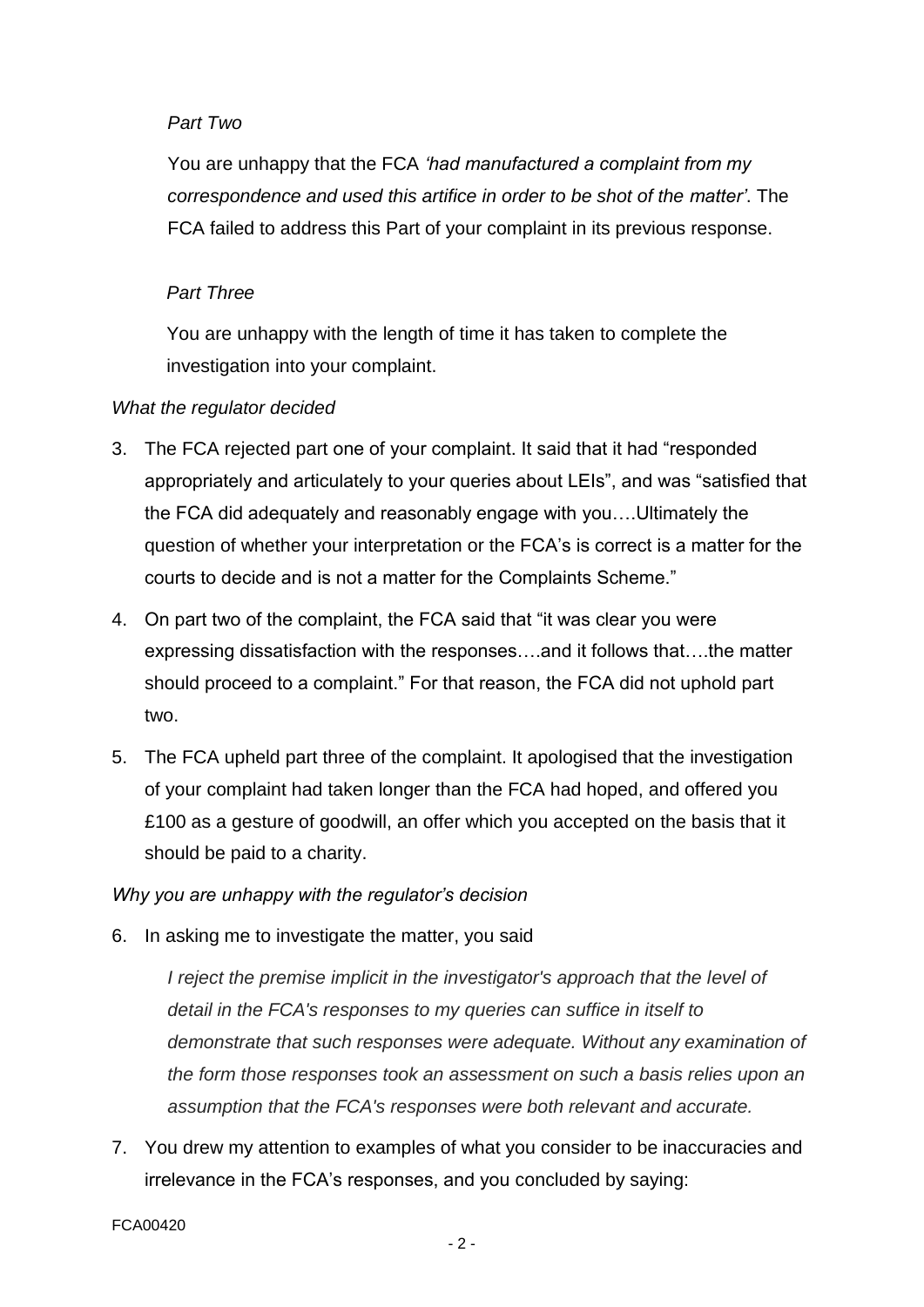*Even if the investigator is right in saying that the FCA is not obliged to cover every point a consumer may raise, this is a case in which its failure to respond to two propositions repeatedly raised, and as such of obvious importance to the person who raised them, is a clear infringement of its own Transparency principle of operation. By failing to address these propositions, the FCA has not acted transparently, has not provided appropriate information about the basis of its guidance on LEIs, and has not demonstrated itself to be an organisation that is open and accessible to an enquirer from the general public such as I.*

### *Preliminary point*

8. It is not the role of the Complaints Scheme, nor am I qualified, to rule on the interpretation of legislation. The FCA is right to say that that is a matter for the courts. However, I need to go into some detail about the arguments which both you and the FCA advanced in the correspondence, since that is necessary to establish whether or not the FCA's responses to your points were adequate and reasonable.

### *My analysis*

- 9. The background to your complaint arises from your role as lead trustee for a trust established under a will. The Trust has employed a financial services institution to provide investment services. That institution, following advice from the FCA on the requirements of MiFID ii (the Markets in Financial Instruments Directive which came into force earlier this year), required the Trust to obtain a Legal Entity Identifier (LEI) as a condition of the institution continuing to provide investment services.
- 10. Your interpretation of the law surrounding this issue is that trusts of the kind of which you a trustee are not eligible for an LEI. The FCA disagrees. There was considerable correspondence on this matter between you and the FCA in the autumn of 2017. This culminated in the FCA deciding that your dissatisfaction with the responses you had received amounted to a complaint under the Complaints Scheme. In December 2017 you received a decision from the FCA's Complaints Team rejecting your complaint but, following your approach to me and my intervention, the FCA accepted that it had not adequately investigated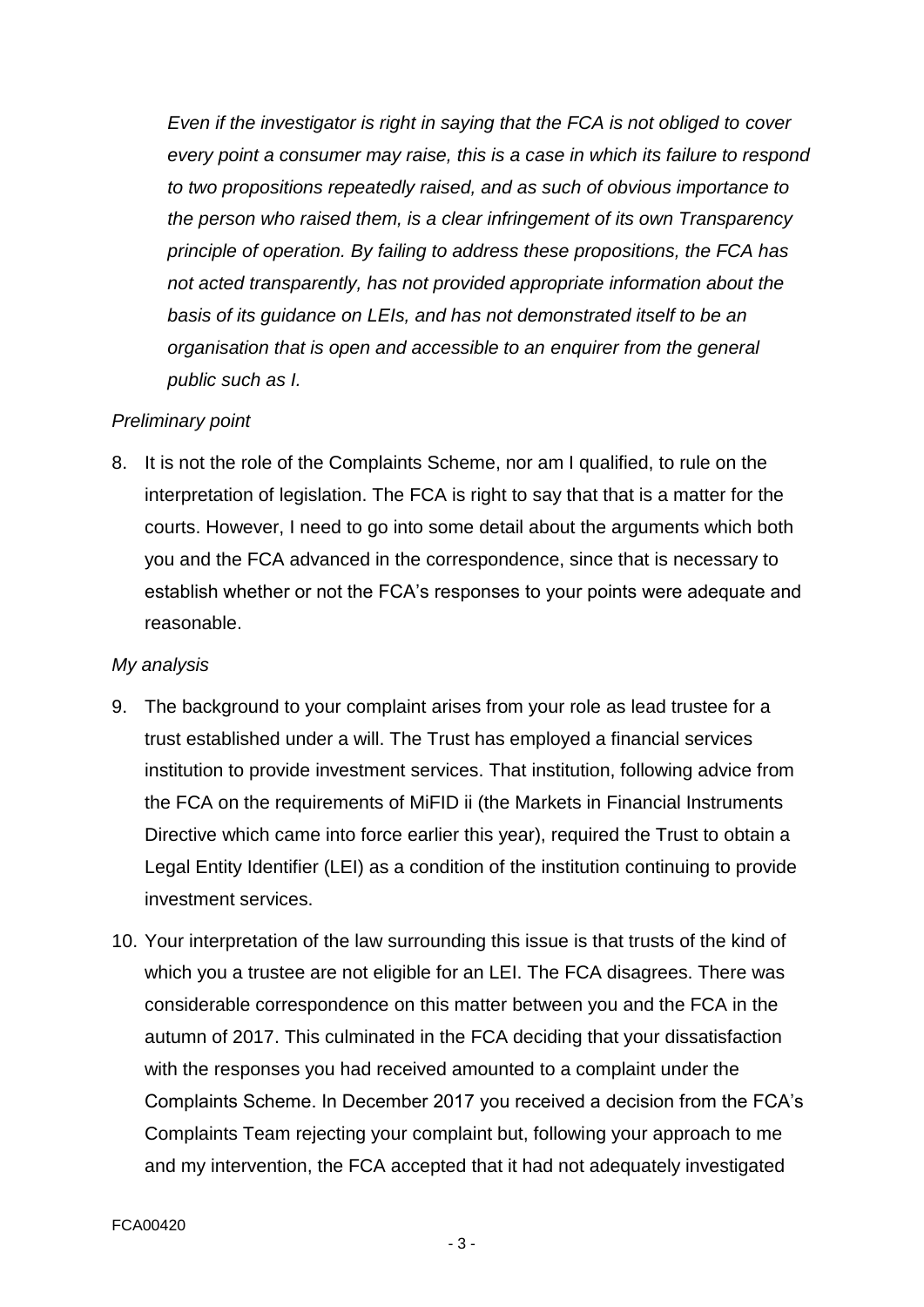the matter, and took the complaint back. The outcome of that investigation, which took from January to September 2018, is summarised in paragraphs 3-5 above.

Part one – adequacy of the FCA's response

- 11. There is no dispute that the FCA did engage with your concerns in the period 21 September to 17 November 2017 (when the matter became a complaint). The relevant department of the FCA emailed you on several occasions in an attempt to address your concerns, and held a telephone discussion with you.
- 12. In my view, the two most significant interactions were: a long email, dated 6 November 2017, in which the FCA set out in considerable detail its approach to the interpretation and implementation of the European directive; and your commentary on that analysis, which you sent to the FCA on 12 November. It was your response of 12 November which led the FCA to conclude that it had taken the matter as far as it could, and that it should therefore be converted into a complaint.
- 13. It appears to be common ground that the Directive's requirements are ambiguous in relation to trusts, and it is therefore unsurprising that there is scope for debate. In essence, the FCA's analysis of 6 November was its attempt to establish that a purposive interpretation of the legislation led to the conclusion that trusts were eligible for LEIs. Your commentary set out why, in your view, the FCA's arguments did not support that conclusion, and drew attention to some areas in which you considered that the FCA had misquoted or misinterpreted the relevant provisions.
- 14. In its decision letter of 27 September 2018, the FCA said:

*I agree that the FCA should provide appropriate information on its regulatory decisions, but this is not an absolute obligation. In my investigation, I identified no material, in FSMA [the Financial Services and Markets Act 2000] or elsewhere, which required or obliged the FCA to continue correspondence relating to its guidance which covered every point raised by a consumer…….The FCA will take into account factors such as the need to use its resources in the most efficient and economic way.*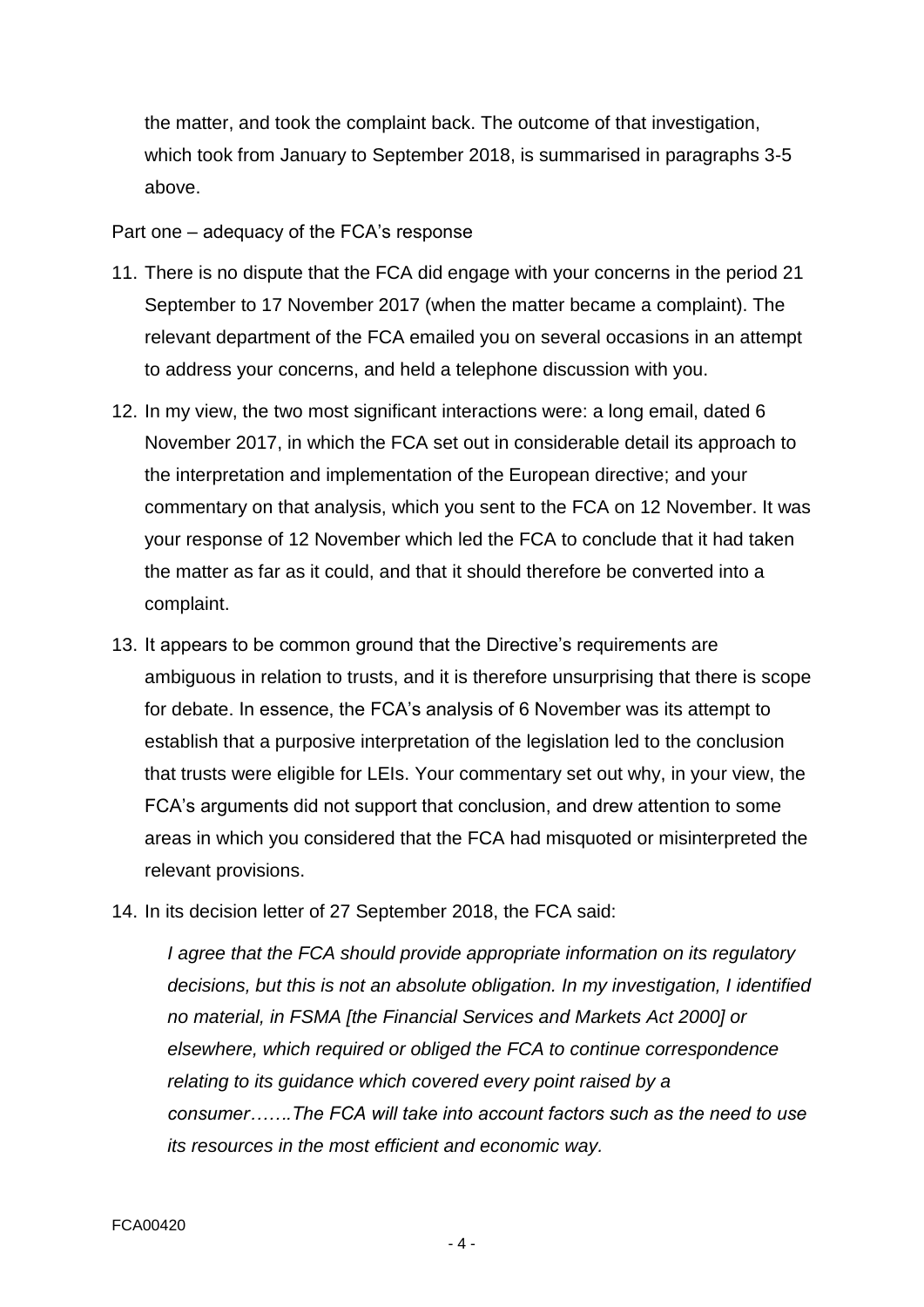- 15. As a general statement of approach, this seems to me to be sensible. There may come a time when the FCA properly concludes that it has taken correspondence as far as it reasonably can, and that it is under no obligation to go further. The question for me is whether the FCA exercised its discretion in an appropriate way in your particular case.
- 16. In answering that question, I should say that the judgement is not a straightforward one. However, I have concluded that the FCA should have made a greater attempt to answer your points, for a number of reasons.
- 17. The first is that the issue was not a trivial one. If it were found that your interpretation was right, it would follow that the FCA's guidance was imposing unnecessary costs upon a potentially large number of people. It was, therefore, important from the FCA's point of view – not just yours – to test whether or not you had a valid point. This placed an onus upon the FCA to satisfy itself that its guidance was soundly based – and to demonstrate that to you.
- 18. The second reason goes to the point you made to me in your email of 22 October (quoted in paragraph 6 above). The undoubted level of detail in the FCA's initial responses to you indicates that the FCA went to some trouble to address your points, but that does not prove that the responses were adequate.
- 19. The third reason is related. Given that the FCA mishandled the initial investigation into the complaint and had to take it back, and then took a further eight months to reinvestigate it (during which it missed a number of deadlines), I think that it was incumbent upon it to address the question of whether the responses were adequate, not simply to rely upon the length of the explanations and the absence of an absolute duty to explain. I note that in February 2018 (i.e. early on in the second investigation), a member of staff argued that it was important to engage with the substance of your arguments. Unfortunately, that view appears not to have prevailed.
- 20. To illustrate why I think that the FCA's responses were inadequate, I have identified what seem to me to be some key unanswered issues (I have not attempted to analyse every point).
- 21. The first issue relates to the interpretation of ISO17442:2012, which the FCA appears to have at least partly relied on for its view that trusts are eligible for

- 5 -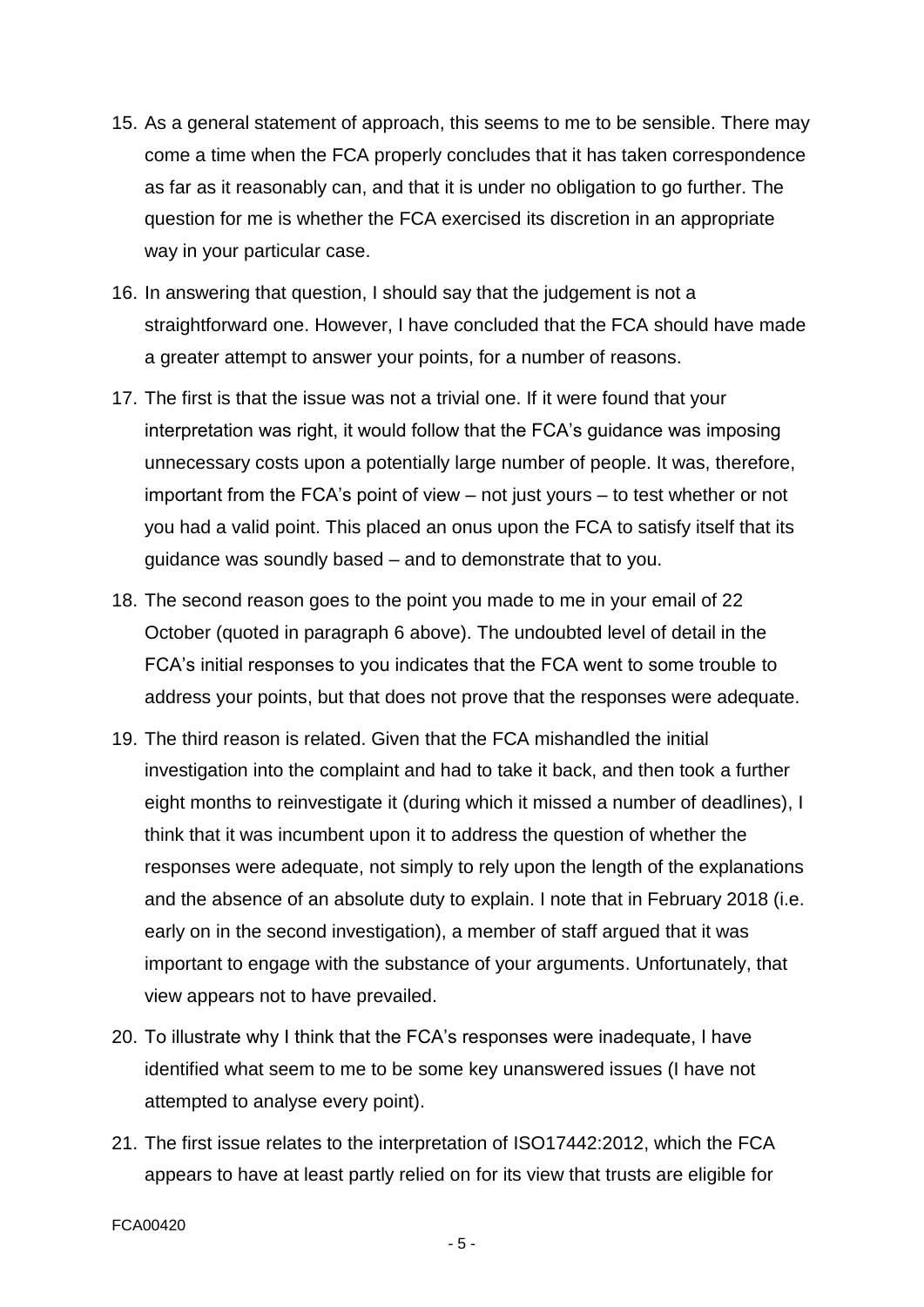LEIs. The FCA has argued that the sentence 'Legal entities include, but are not limited to, unique parties that are legally responsible for the performance of financial transactions or have the legal right in their jurisdiction to enter independently into legal contracts, regardless of whether they are incorporated or constituted in some other way (eg trust, partnership, contractual)' confirms that trusts are eligible for LEIs. You have argued that the inclusion of the word 'trust' is simply meant to illustrate the fact that 'the form in which the candidate was constituted is irrelevant to LEI-eligibility'. It does not seem to me that the FCA has properly engaged with this argument, which is central to your case. Does the FCA accept that ISO17442 does *not* unambiguously define trusts as being legal entities for the purposes of an LEI?

- 22. The second issue relates to the definition of legal persons. Under Markets in Financial Instruments Regulation (MiFIR), investment firms must use an LEI to identify clients who are legal persons. You have drawn attention to the fact that in English law trusts are not legal persons. The FCA has cited EFTA case law, though that does not appear to be directly applicable to these circumstances. The FCA's responses do not seem to me to state clearly why it thinks that the references to legal persons ought to include trusts.
- 23. This leads to the third issue. The FCA has argued that it is necessary to take a purposive approach to the interpretation of the MiFIR legislative framework, and I understand the reasons for that approach. However, you have argued that it is not necessary to make trusts eligible for LEIs, since the purpose of the Directive can be met by identifying the trustees. Additionally, you have pointed out that, since there is no requirement to renew the LEI, relying upon it is pointless since the trustees and beneficiaries may change, thus undermining the purpose of the requirement. Again, it is not clear to me what the FCA's position is in relation to this argument. (This third issue is one which you have only raised more recently, but it appears to be highly relevant to the overall position.)

*Part two – the FCA had 'manufactured a complaint' and 'used this artifice in order to be shot of the matter'*

24. It is important that, when someone is dissatisfied with what the FCA is doing, there is a mechanism to record the dissatisfaction and attempt to resolve the